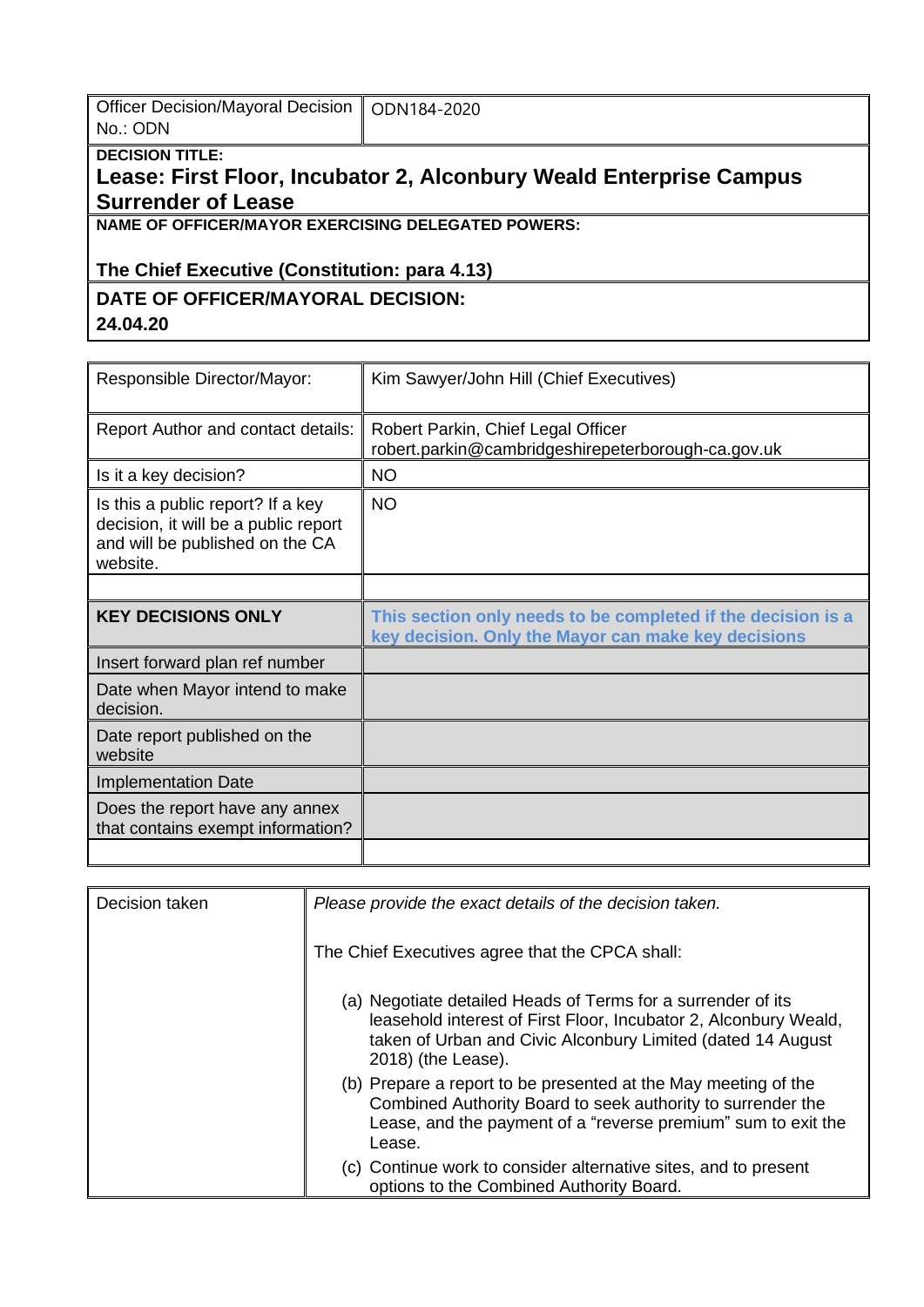| Authorisation (delete as<br>appropriate) | This decision has been taken under:<br><b>General authorisation</b> (those decisions delegated to officers as per the<br>Constitution):<br>Chapter 17 – Officer Scheme of Delegation and Proper Officers<br>Delegation to Chief Executive: Para 4.13                                                                                                                                                                                                                                                                                                                                                                                                                                                                                                                                                                                                                                                                                                                                                                                                                                                                                                                                                                                                                                                             |
|------------------------------------------|------------------------------------------------------------------------------------------------------------------------------------------------------------------------------------------------------------------------------------------------------------------------------------------------------------------------------------------------------------------------------------------------------------------------------------------------------------------------------------------------------------------------------------------------------------------------------------------------------------------------------------------------------------------------------------------------------------------------------------------------------------------------------------------------------------------------------------------------------------------------------------------------------------------------------------------------------------------------------------------------------------------------------------------------------------------------------------------------------------------------------------------------------------------------------------------------------------------------------------------------------------------------------------------------------------------|
| <b>Background Information</b>            | <b>Review of resources and operational costs</b><br>The CPCA is under a duty to efficiently use its resources, and to keep<br>under review the economy, efficiency, and effectiveness of<br>arrangements in place for the support of its activities.<br>The CPCA entered into the Lease for a term of 15 years, with a break<br>option on the fifth, and tenth anniversary its commencement.<br><b>Contractual obligation and negotiated alternative</b><br>Without an agreed exit, the Lease terms specify that the landlord would<br>be entitled the sum of three years, and four months in rent.<br>There are a number of other operational costs, including service<br>charges and business rates, which together with the annual rent,<br>represent a significant amount. These are on an annual basis,<br>£307,651. For the three-year period to the point of the next break (July<br>2023), these amount to £922,952.<br>It is anticipated that the CPCA will be able to surrender the lease at a<br>cost of £151,539 (exclusive of VAT) by way of a reverse premium.<br>Accordingly, the negotiated sum represents a considerable margin of<br>saved cost. £922,952 - £151,539 = £771,413.<br><b>Interested third party</b><br>It is significant that the market for commercial property is undergoing a |
|                                          | slowdown, and it is expected that this will continue for a considerable<br>period into the future. Despite this, a third party has actively engaged<br>with CPCA and its landlord, and is committed to and interested in the<br>site.<br>Heads of Terms are being negotiated between the third-party, the<br>landlord, and the CPCA, in which the CPCA would surrender its Lease,<br>and pay the sum referred to above.                                                                                                                                                                                                                                                                                                                                                                                                                                                                                                                                                                                                                                                                                                                                                                                                                                                                                          |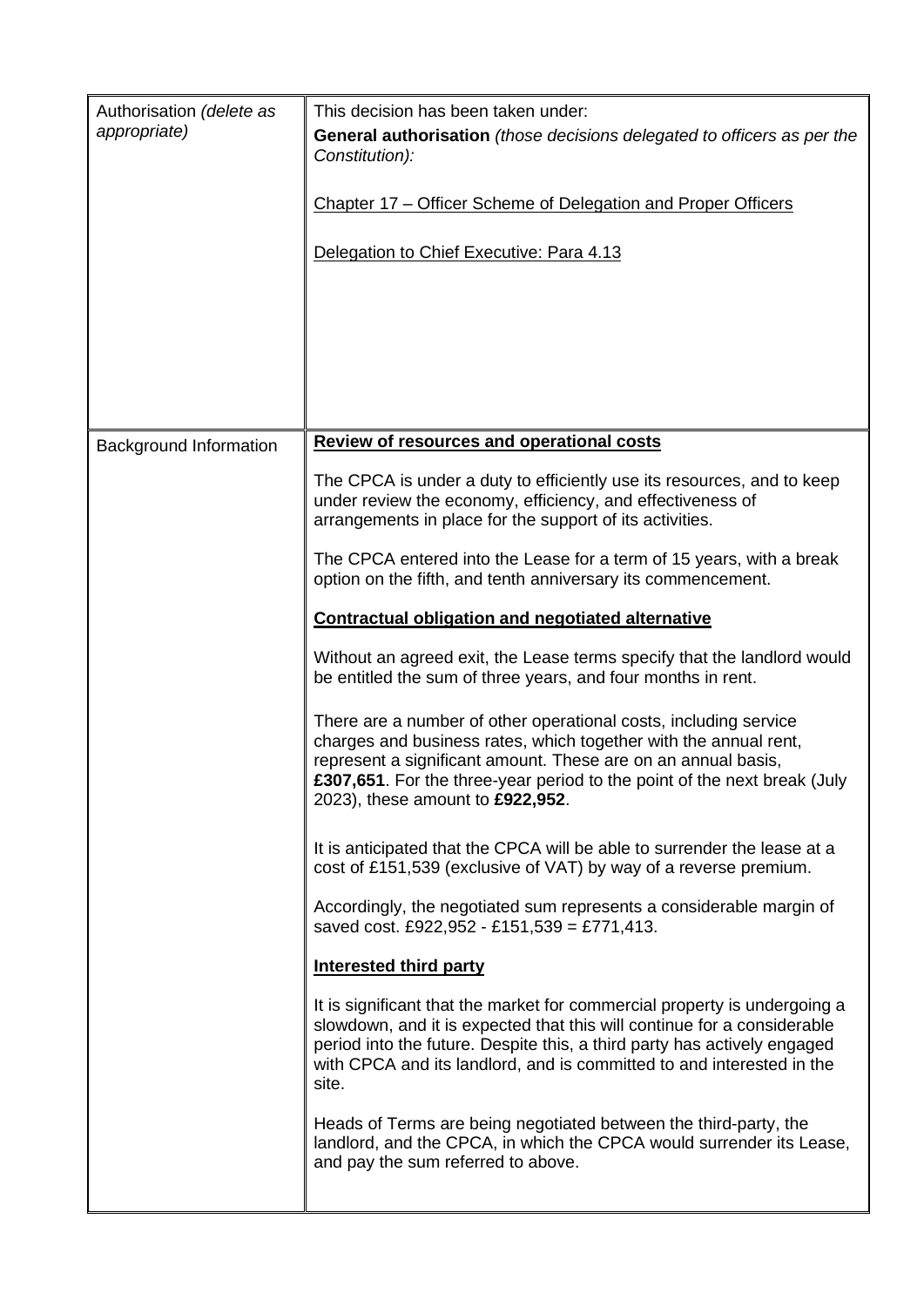|                                    | <b>Alternative sites</b>                                                                                                                                                                                                                                                                                                                                 |  |  |  |
|------------------------------------|----------------------------------------------------------------------------------------------------------------------------------------------------------------------------------------------------------------------------------------------------------------------------------------------------------------------------------------------------------|--|--|--|
|                                    | Officers have been engaged in surveying the commercial property<br>market for alternative suitable premises. Noting the CPCA's location,<br>capacity, and flexible working needs, a number of sites have been<br>investigated.                                                                                                                           |  |  |  |
|                                    | A final proposal will be presented to the Combined Authority Board,<br>however among those considered suitable, available, and under review<br>is one of £15k rent p.a.                                                                                                                                                                                  |  |  |  |
|                                    | While no approach has yet been made in respect of such sites, this<br>would represent an annual saving of approximately £160k in rent alone<br>over the Alconbury Site (£174k - £15k).                                                                                                                                                                   |  |  |  |
|                                    |                                                                                                                                                                                                                                                                                                                                                          |  |  |  |
| Alternative options<br>considered. | List alternative options considered and rejected and the reasons for<br>rejection. Do not leave this section blank or put 'None'. There is always<br>an alternative even if it is to do nothing.                                                                                                                                                         |  |  |  |
|                                    | Do nothing:                                                                                                                                                                                                                                                                                                                                              |  |  |  |
|                                    | It is open to the CPCA to do nothing: to relinguish the opportunity to<br>enter into agreement with its landlord and the interested third party.                                                                                                                                                                                                         |  |  |  |
|                                    | By doing so, it would miss the opportunity to negotiate the exit of the<br>Lease at a considerable discount, to know that the Alconbury site would<br>be utilised by an active business, and to risk leaving an empty unit<br>should it wish to leave at some point into the future.                                                                     |  |  |  |
|                                    | The CPCA would continue to commit resource to surveying the market<br>for alternative sites, and opportunities to exit the Lease, and would do<br>so in the context of a commercial property market in which less willing<br>third party occupants were available.                                                                                       |  |  |  |
|                                    | Commission other market surveys for alternative occupants:                                                                                                                                                                                                                                                                                               |  |  |  |
|                                    | the CPCA could commission other consultants to seek alternative<br>occupants.                                                                                                                                                                                                                                                                            |  |  |  |
|                                    | However, this opportunity appears to represent value for money to<br>CPCA, and in a climate of economic uncertainty, may not be repeated<br>for some time.                                                                                                                                                                                               |  |  |  |
| <b>Financial Implications</b>      | Please include the total costs and how the project will be funded.<br>Please include budget codes for your directorate                                                                                                                                                                                                                                   |  |  |  |
|                                    | It is proposed to pay, by way of settlement, the sum of £151,539<br>(exclusive of VAT) and meet any necessary costs (legal etc) in<br>completing the surrender                                                                                                                                                                                           |  |  |  |
|                                    | Noting that annual rent is, currently, £174,262.50 (exclusive of service<br>charges and insurance). Without an agreed exit the landlord would be<br>entitled to 3 years and 4 months rent, which totals £580,875.<br>(£174,262.5 x 36m/12m). This represents an opportunity for a saving of<br>around £430k to surrender the lease. (£580,875-£151,539). |  |  |  |